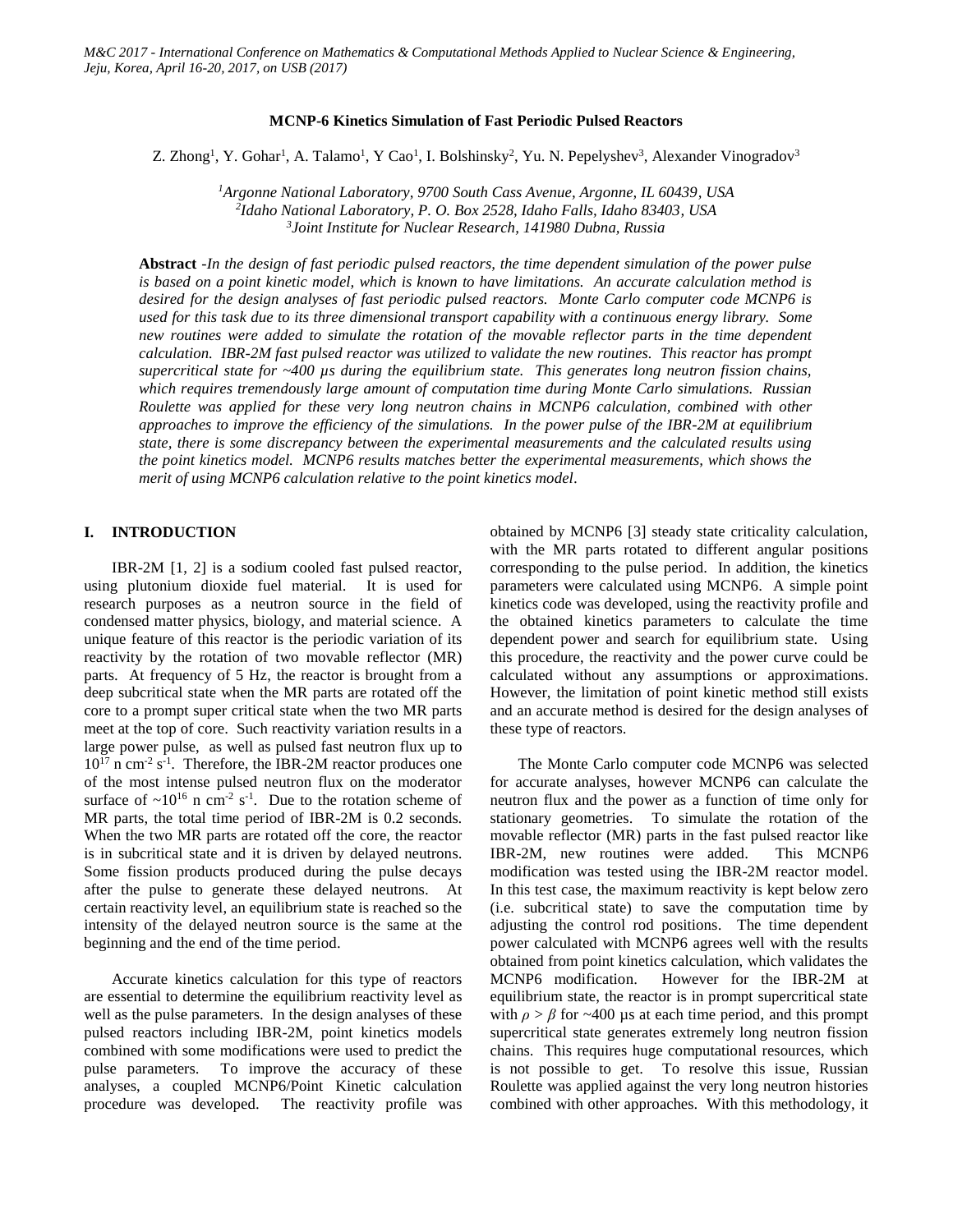was possible to perform MCNP6 calculation for the IBR-2M equilibrium demonstration case. The power pulse was calculated with relatively small statistical errors. The power pulse calculated with MCNP6 agrees well with results from the point kinetics for most of the selected time period, except for a small time interval after the pulse. In this time interval, MCNP6 results are significantly higher than point kinetics. This difference is consistent with the difference between the experimental data and the point kinetics results [4, 5]. This confirms that the MCNP6 results are more accurate than the results obtained with the point kinetics model.

# **II. MCNP6 TIME DEPENDENT CALCULATION WITH MOVABLE GEOMETRY**

To simulate the rotation of the MR parts in the fast pulsed reactor IBR-2M, new routines were added to MCNP6. To test and validate this modification, the IBR-2M reactor model with MR rotation was used and the radial configuration of this geometrical model is shown in Fig. 1. The movable reflector (MR) of IBR-2M has two parts, main movable reflector (MMR) and auxiliary movable reflector (AMR), which rotate in opposite direction at constant speeds. The MMR has an angular rotation speed of 3600°/sec (10Hz) and the AMR has an angular rotation speed of 1800°/sec (5Hz). For every 0.2 seconds the MMR and AMR meet at the reactor centerline, which cause the maximum reactivity. Therefore, the total time period of the pulse is 0.2 second [1]. To save the computation time, only part of the whole time period is selected for the MCNP6 time dependent calculation and the control rods positions are adjusted to keep the reactor in subcritical state all the time. A constant delayed neutron source was used during this calculation.



Fig. 1. Radial Configuration of the IBR-2M reactor model, with both pieces of MR rotated to the core center position for maximum reactivity

The total length of the time period in the calculation is 4200 µs, and the corresponding reactivity curve were obtained by a series of MCNP6 steady state criticality calculations, with MR parts positioned at specific angular positions corresponding to the time points of Fig. 2. To get an accurate reactivity curve, the statistic error of the calculated k-eff is very small, less than 2 pcm. Previous studies show the shape of reactivity curve has very little dependence on the control rods positions. Therefore, the reactivity curve shown in Fig. 2, for this subcritical test problem, has the same shape as the reactor reactivity curve during the equilibrium state. The maximum reactivity occurs at  $t = 2100$  µs, when two parts of MR meet at the core centerline.

The reactivity curve shown in Fig.2 was used in point kinetics calculation to obtain the time dependent power distribution. MCNP6 time dependent calculation was also performed to obtain the power distribution. The time dependent power curves calculated by MCNP6 and point kinetics are compared in Fig.3. In both calculations, 10 µs constant time step is utilized and the power is normalized to unity at  $t = 100 \,\mu s$ .



Fig. 2. Reactivity curve of IBR-2M subcritical test case



Fig. 3. Comparison of time dependent power calculated by MCNP6 and the point kinetics for the IBR-2M subcritical test case

For this subcritical test case, the neutron fission chain in MCNP6 calculation is not very long. The total fission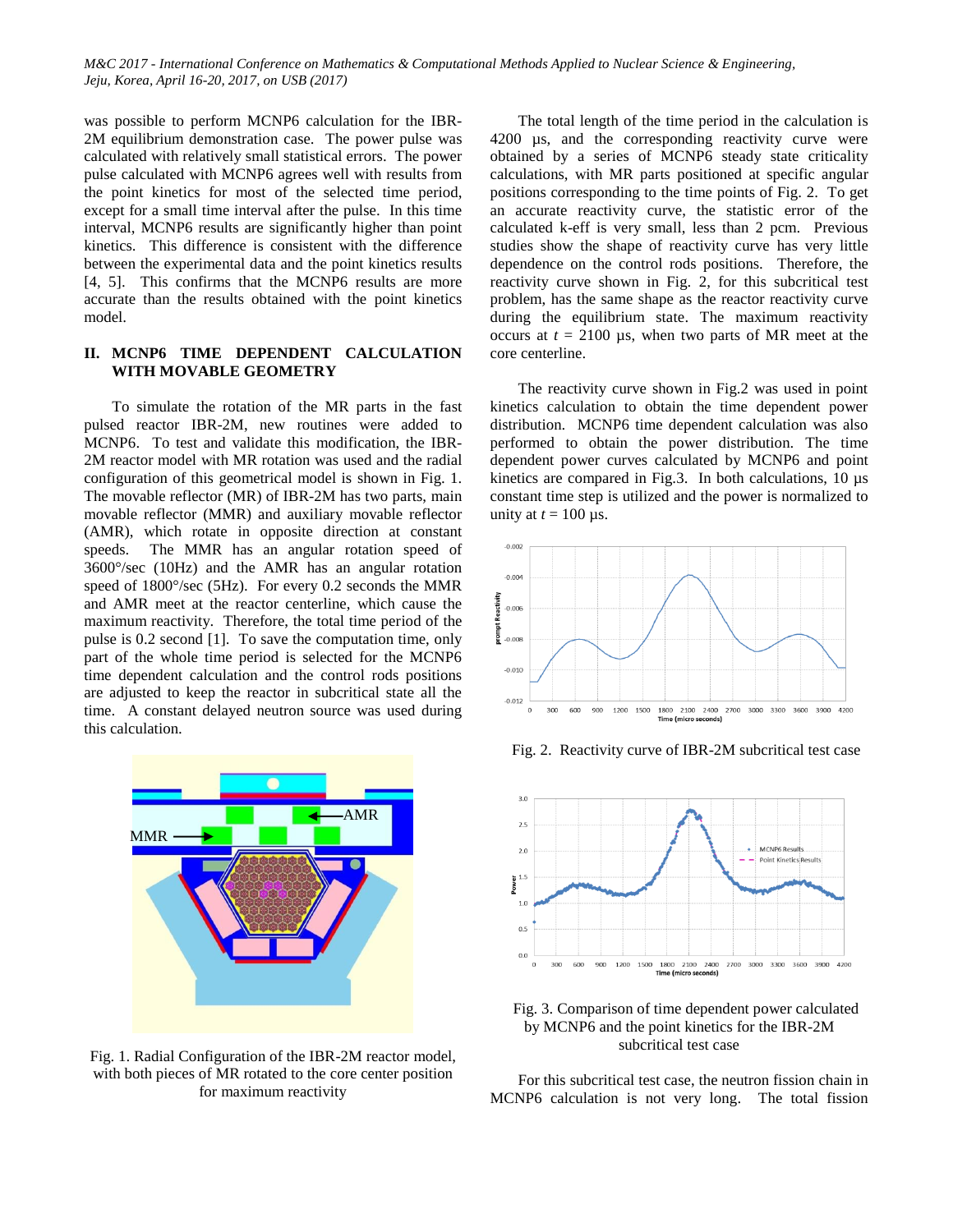power of the core was tallied in MCNP6 calculation at each time step, with the statistic error  $\sim 1.5$  %. From Fig. 3, it can be seen that the time dependent power curve calculated by MCNP6 agrees well with that from point kinetics model. This agreement validates the MCNP6 modification to simulate the dynamic behavior of the IBR-2M reactor.

# **III. RUSSIAN ROULETTE FOR LONG NEUTRON FISSION CHAINS IN MCNP6**

For the fast pulsed reactor like IBR-2M, one important parameter is the pulse multiplication factor *M*. It is defined as the total number of fission neutrons generated in the pulse normalized per delayed neutron per second before the pulse [1]. For IBR-2M reactor at equilibrium state, the pulse multiplication factor  $M$  is  $\sim$  85 based on the benchmark calculation. This number can be explained in another way. For the IBR-2M at equilibrium state, the power pulse lasts for ~750 µs, which starts when *ρprompt* (*ρ β*) is first above 0. At the end of the pulse, the power returns to the same level at the start of the pulse. In this time period, the number of source neutron released is  $\sim$ 7.5  $\times$ 10-4 and 85 fission neutrons are generated, ignoring the change of delayed neutron source intensity. This indicates that on the average  $\sim 1.1 \times 10^5$  fission neutrons are generated during the power pulse per source neutron.

In MCNP6 calculation, the computational time is proportional to the number of fission neutrons generated per source neutron. Therefore, large amount of computation is needed for IBR-2M at the equilibrium state. Considering the large value of the source multiplication factor in the IBR-2M power pulse, as well as the stochastic nature of MCNP calculation, the neutron fission chains for some source particles could be extremely long. These very long chains cause difficulties in the parallel computation of MCNP6, because the computer processors with the very long chains will run for extremely long time while the other processors are finished and waiting for the completion of the long neutron chains.

MCNP6 has several techniques to improve the parallel efficiency. For example, load balancing option, larger size patches for rendezvous, and analog instead of implicit (default of MCNP6) simulation scheme. These options are helpful; however, they are not sufficient for the long neutron chains during the power pulse. A new procedure was introduced to reduce the computational time of the long neutron chains. Russian Roulette is applied for these long fission chains. Some long fission neutrons are killed and the weight of the survived neutrons increased to preserve the neutron population. Some MCNP6 routines were modified to add this feature. It is also realized that using Russian Roulette for the long fission chains impact the statistical error of the calculated results because of the generated neutrons with large weights. Therefore, the Russian Roulette is not played for neutrons with weight above a certain limit. If the neutron weight is above this limit, it is tracked normally.

A supercritical test case of IBR-2M was analyzed. The control rods positions of IBR-2M were adjusted to limit the maximum prompt reactivity ( $\rho_{prompt} = \rho - \beta$ ) to ~0.00034. With this reactivity level, the pulse multiplication factor *M* is  $\sim$  5.4. This small pulse multiplication factor allows the use of MCNP6 time dependent calculation without the proposed Russian Roulette procedure for the long fission chains. The obtained results are used to study the impact of the Russian Roulette procedure for long fission chains on the calculated results. In addition, results from point kinetics was also obtained for comparison purpose. The reactivity curve is shown in Fig. 4 and the reactivity change occurs in the time interval from 200 µs to 820 µs is caused by the rotation of MR parts, and the maximum reactivity appears at  $t = 510 \,\mu s$ .

For this IBR-2M supercritical test case, the average source multiplication factor in the pulse  $f_m$ , is ~1.1 ×10<sup>4</sup>. A parameter  $L_f$ , which is 100 times of  $f_m$  was used for the Russian Roulette, in this case  $L_f$  is equal  $1.1 \times 10^6$ . When Russian Roulette was played, the fission neutrons has a survival probability of 0.8 and the weight of survived neutron is adjusted by a factor of 1.25. Five steps are used based on *Nfis* value, which is the total number of fission neutrons generated in the neutron history:

- 1)  $N_{fis} < L_f$ : The history is not 'long', and Russian Roulette is not used. The neutrons are tracked normally.
- 2)  $L_f \le N_{fis} \le 3L_f$ : Russian Roulette is used if the neutron weight is less than 2.5
- 3)  $3L_f \ll N_{fis} \ll 9L_f$ : Russian Roulette is used if the neutron weight is less than 2.5<sup>2</sup>
- 4)  $9L_f \ll N_{\text{fis}} < 27L_f$ : Russian Roulette is used if the neutron weight is less than 2.5<sup>3</sup>
- 5)  $N_{\text{fis}} > 27L_f$ : Russian Roulette is used if the neutron weight is less than 2.5<sup>4</sup>

Analog MCNP6 calculation was utilized in the simulations. Russian Roulette was played in step 2 to 5. At each stage, the upper neutron weight limit is increased by a factor of 2.5 from previous step. In any step, if the neutron weight is above the weight limit of current step, Russian Roulette is not used and the neutron is tracked normally. Several iterations were performed to obtain the selected stage parameters.

The time dependent power calculated by MCNP6, with and without the use of Russian Roulette for long fission chains and the point kinetics results are compared in Fig.5,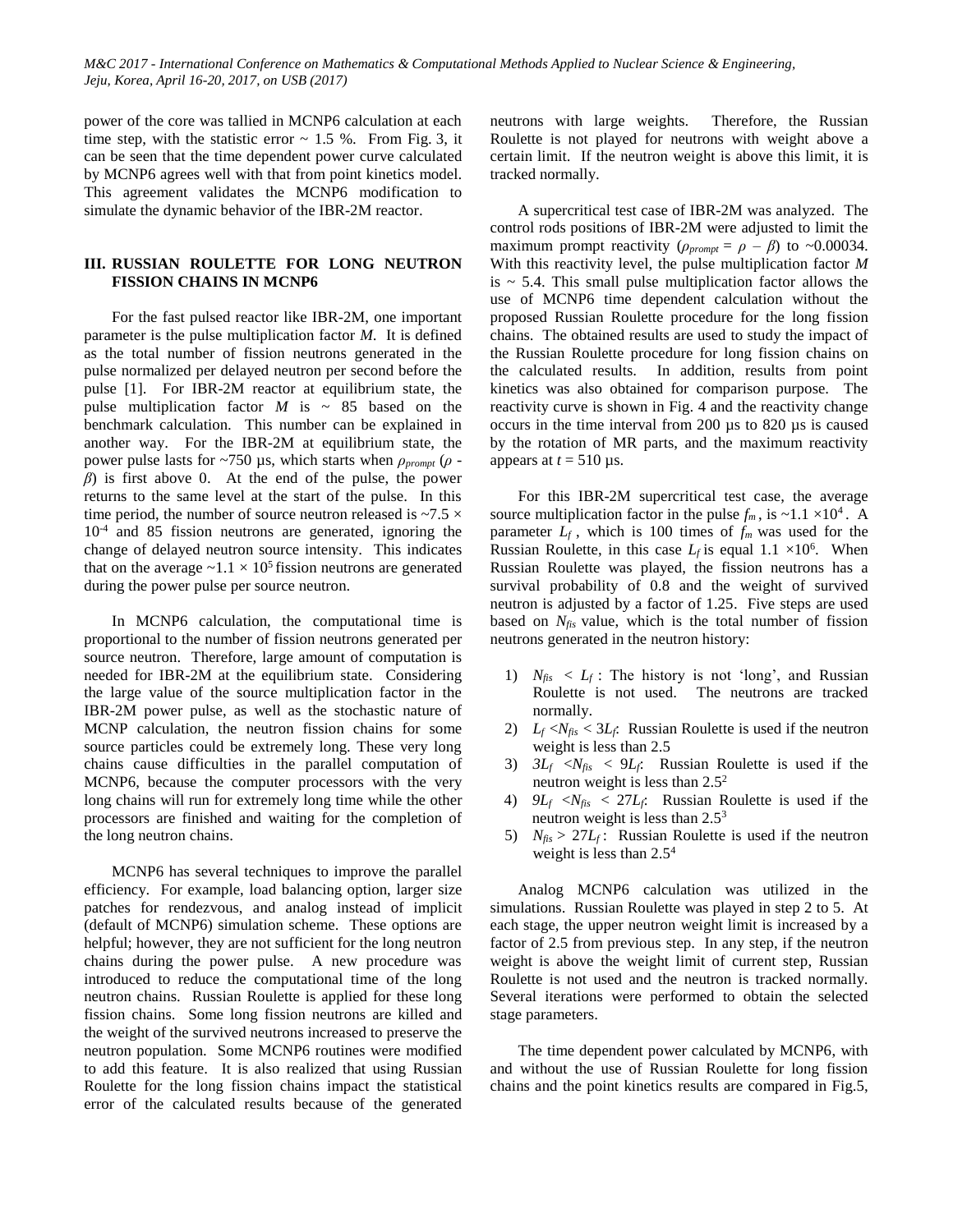with the power normalized to unity at  $t = 200 \, \mu s$ . In all these results, a fixed time step size of 10 µs was utilized.





Fig.5. Comparison of time dependent pulse power calculated with MCNP6 and the point kinetics model for the IBR-2M supercritical test case

Based on the results shown in Fig.5, both MCNP6 results agree well with that from point kinetics calculation. For the MCNP6 results with the Russian Roulette procedure for long fission chains, the statistical error in the time range of power pulse is relatively large as shown in Fig. 6. However, the difference between the results is relatively small and it is within the statistical error.



Fig.6. Statistical errors of MCNP6 results, for the IBR-2M supercritical test case

For the MCNP6 calculation, the average source multiplication factor in the whole time period of 1000 µs for this IBR-2M supercritical test case, referred to as *fm,tot* , is tallied in the summary table. It is also utilized to validate the accuracy of the calculated results. Because the statistical error of the MCNP6 power at each time step varies, the statistical error of *fm,tot* is utilized to evaluate the Figure of Merit (FOM) of the calculation. The comparison of *fm,tot* values and the MCNP6 parallel efficiency values are shown in Table 1.

Table 1. Comparison of *fm,tot* and the parallel efficiency of MCNP6 calculations without and with the Russian Roulette for long fission chains for IBR-2M supercritical test case

| MCNP <sub>6</sub><br>calculation | $f_{m,tot}$                 | nps<br>(million) | computation<br>time (hours) | Parallel<br>efficiency | <b>FOM</b>  |
|----------------------------------|-----------------------------|------------------|-----------------------------|------------------------|-------------|
| Without<br>Russian.<br>Roulette  | $5.70e+03$<br>±5.59%        |                  | 203.0                       | 42.7%                  | $2.053e-04$ |
| With<br>Russian.<br>Roulette     | $6.02e+0.3$<br>$\pm 6.03\%$ | 40               | 185.3                       | 81.4%                  | 1.933e-04   |

The average source multiplication factor in this 1000  $\mu$ s, calculated by point kinetics code, is  $\approx 5.94 \times 10^3$ . Both MCNP6 calculations were executed on 128 computer processors, using the balancing load parallel option. The rendezvous size is also maximized in both MCNP6 calculations, which is equal to the total nps, to get the best parallel efficiency. It can be seen that both MCNP6 calculations can tally the average source multiplication factor accurately. The calculation with the Russian Roulette improves significantly the efficiency of parallel calculation, although the Figure of Merit is not improved for this IBR-2M supercritical test case.

## **IV. MCNP6 CALCULATION FOR IBR-2M EQUILIBRIUM DEMONSTRATION CASE**

At equilibrium state, the IBR-2M reactor has a pulse multiplication factor M of ~85, a maximum prompt reactivity of ~0.00110, and an average prompt neutron generation time  $\Lambda$  of ~65 ns [2]. However, the calculated average prompt neutron generation time using MCNP6 is only ~48 ns. The difference could be due to the missing geometrical details for the reactor surroundings. Due to the difference in  $\Lambda$  values between MCNP6 calculation and reference IBR-2M data, the MCNP6 results cannot be accurately compared with the experimental data of IBR-2M.

The MCNP6 computational time for the fast-pulsed reactor is majorly determined by the pulse multiplication factor M. Therefore, an IBR-2M demonstration model with about the same M factor as of the equilibrium state was used for MCNP6 calculation. In this case, the control rods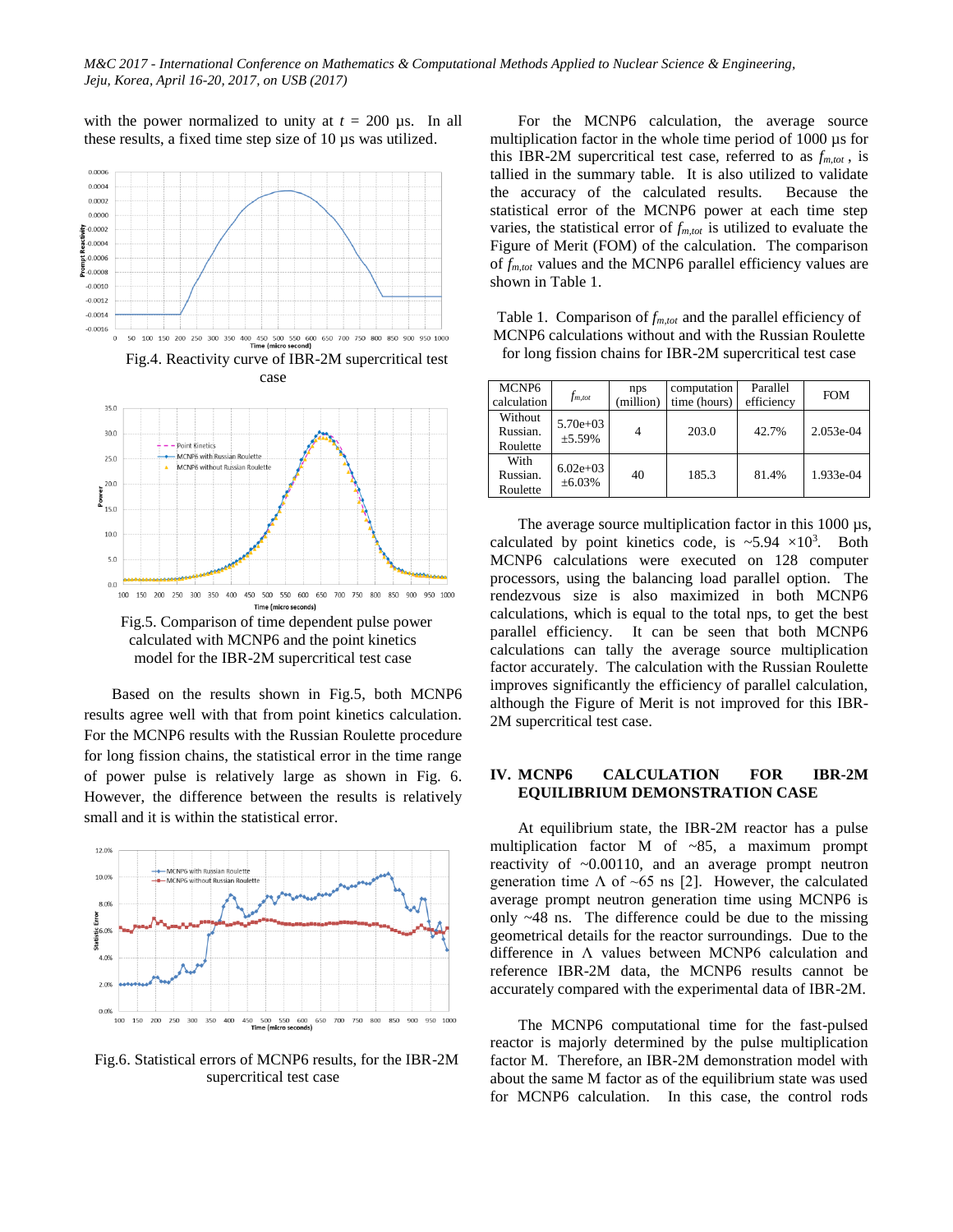positions were adjusted to make the pulse multiplication factor M is  $\sim 85$  and the maximum prompt reactivity  $\rho_{\text{prompt}}$ is  $\sim 0.00078$ . For this IBR-2M equilibrium demonstration model, the coupled MCNP6/point kinetics calculation was first performed, and the average source multiplication factor  $f_m$  in the pulse is ~1.30  $\times$  10<sup>5</sup>. The Russian Roulette methodology was utilized in the MCNP6 time dependent calculation combined with the load balancing option. The Russian Roulette parameters were shown in previous section except that the  $L_f$  value is  $1.30 \times 10^7$ . In addition, at the end of the run for the last few histories (three or less), the upper limit of the neutron weight for the Russian Roulette used in step 5 is ignored.

The reactivity curve is shown in Fig.6, with the MR parts rotating in the time interval of 260 µs to 2600 µs, and the maximum reactivity occurs at  $t = 600 \,\mu s$ . The total time period in the calculation is set to 2700 µs, which is sufficient to show the power pulse during and after the reactivity pulse. The MCNP6 time dependent power profile is compared with the results from point kinetics model in Fig.7, with the power normalized to unity at  $t = 260 \mu s$ . A fixed time step of 10 µs was used. Russian Roulette for the long fission chains was utilized in the MCNP6 calculation. In this case, it is not possible to perform MCNP6 calculation without the use of the Russian Roulette for the long fission chains even with the use of a very large amount of computational time.



Fig.6. Reactivity curve of IBR-2M equilibrium demonstration problem



Fig.7. Comparison of the time dependent power calculated by MCNP6 and the point kinetics model for the IBR-2M equilibrium demonstration case

 For this IBR-2M equilibrium demonstration case, the MCNP6 calculation used 160 computer processors. Four rendezvous were performed, each has 50 million source neutrons. The computation time and the parallel efficiency are shown in Table 2. The total computation time of these four rendezvous exchanges is ~1800 hours and parallel efficiency is  $\sim 80\%$ . The average source multiplication factor *fm,tot* in the 2700 µs time interval, calculated by point kinetics code, is  $\sim 3.31 \times 10^4$ , while the value calculated by MCNP6 is  $\sim 3.38 \times 10^4 (\pm 4.79\%)$ .

Table 2 results show the statistical error of  $f_{m,tot}$  decreases consistently with the number of rendezvous exchanges and the difference between the tallied  $f_{m,tot}$  is always within the statistic error. No oscillations were observed for the *fm,tot*  and the statistical error.

| Rendezvous<br>exchange | nps<br>(million) | $f_{m,tot}$                   | Computation<br>time (hour) | Parallel<br>efficiency |
|------------------------|------------------|-------------------------------|----------------------------|------------------------|
|                        | 50               | $3.585e+04$<br>$(\pm 9.66\%)$ | $-499$                     | ~276%                  |
| 2                      | 100              | $3.431e+04$<br>$(\pm 6.86\%)$ | $-421$                     | $~1\%$                 |
| 3                      | 150              | $3.383e+04$<br>$(\pm 5.60\%)$ | $-439$                     | $~10^{-78}$ %          |
|                        | 200              | $3.377e+04$<br>$(\pm 4.79%)$  | $-439$                     | $~180\%$               |

Table 2. Comparison of *fm,tot* and parallel efficiency of the MCNP6 calculations, at the end of rendezvous exchanges for IBR-2M equilibrium demonstration problem

The difference between MCNP6 and the point kinetics results at each time step is shown in Fig.8. The power pulse results calculated by MCNP6 and the point kinetics model agree for the time period before and during the pulse for  $t <$ 1000 µs and the differences are within the statistical error. However, for the time period after the pulse (1000  $\mu$ s < t < 1300 µs), large differences between MCNP6 and the point kinetics results are observed, with the maximum difference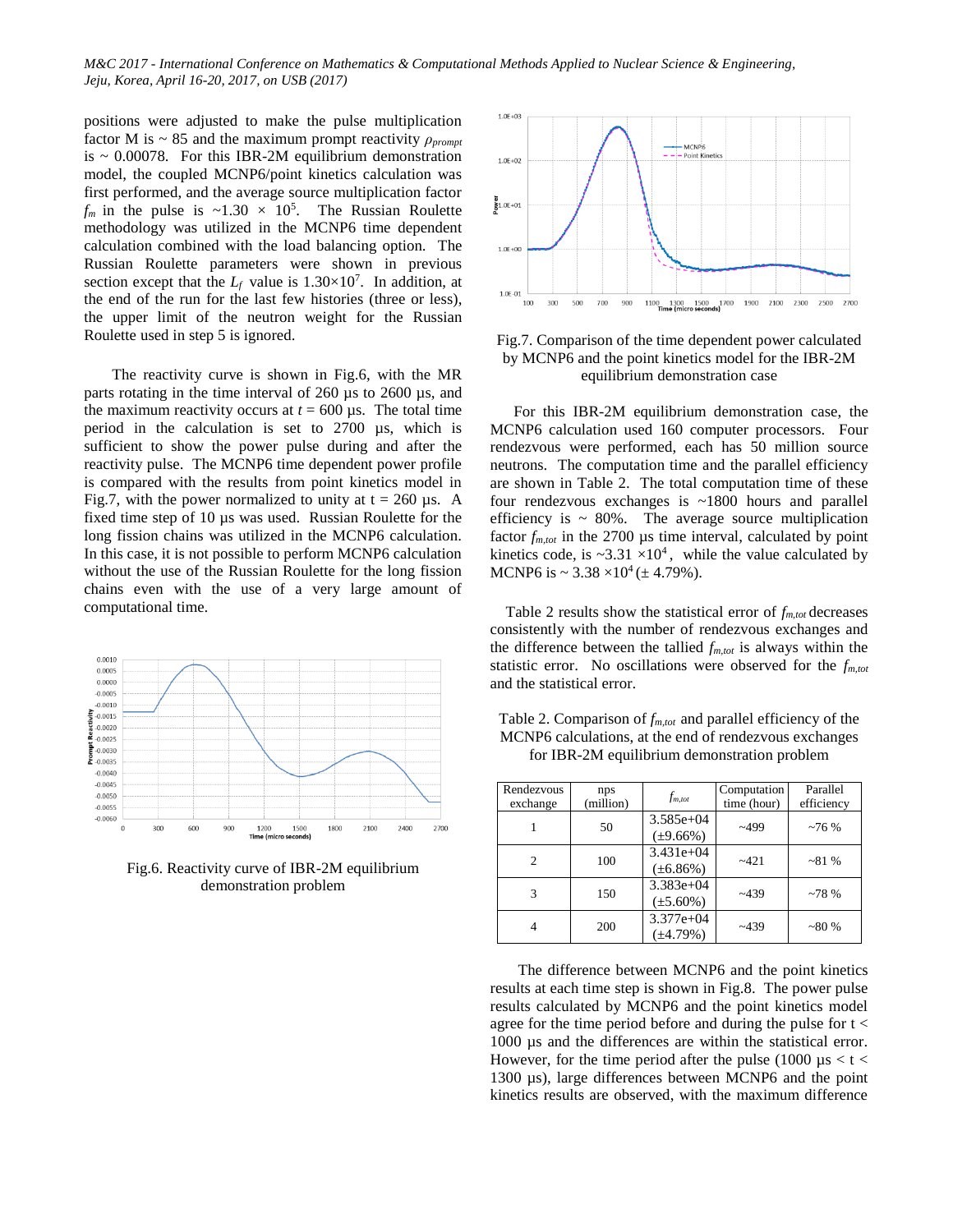is ~190 %, while the statistical error of MCNP6 is only ~5%. This large difference cannot be explained by the statistical error. The same discrepancy was also observed between the experimental measurements and the results from the point kinetics model [4, 5]. This discrepancy might be due to the limit of point kinetics model. Although an absorber layer is located outside the stationary reflector, a small fraction of thermal neutrons could still be scattered back to core from the surrounding components [4, 5], which can cause such differences. These thermal neutrons scattered back, called 'room neutrons' [4], has delayed time effect due to the transport time spent outside the core. The impact from 'room neutrons' cannot be considered in the point kinetics calculation but it is included in the MCNP6 calculation.

The statistical error of MCNP6 power at each time step, with different nps number, is shown in Fig.9 for different NPS numbers. The statistical errors decreases as the NPS number increases as expected. With 200 million source neutrons, the maximum statistical error is 6 % during the power pulse, relative to the less than 2 % after the pulse. The use of the Russian Roulette during the pulse leads to such increase in the statistical error. The maximum statistical error of the calculated power occurs  $\sim$  300 µs after the peak power.



Fig.8. Difference between the pulse power profile calculated with MCNP6 and the point kinetics results for the IBR-2M equilibrium demonstration case



Fig.9. Statistical error of MCNP6 power profile results for different number of source neutrons of the IBR-2M equilibrium demonstration problem

#### **V. SUMMARY AND CONCLUSION**

Fast periodic pulsed reactors require kinetics analyses, which were historically done with point kinetic models. These models were modified by introducing some empirical formulation to match the experimental results from these reactors as much as possible. An accurate calculation methodology is needed for the design analyses of these fast periodic pulsed reactors. Monte Carlo computer code MCNP6 is used for this task due to its three dimensional transport capability with a continuous energy library. New routines were added to MCNP6 to simulate the rotation of the movable reflector parts in the time dependent calculation.

IBR-2M fast pulsed reactor was utilized to validate the new routine changes. A subcritical IBR-2M test problem was introduced, for which the MR parts were rotated within a time period to change the reactor reactivity but the maximum prompt reactivity was less than zero . The time dependent power curves calculated by MCNP6 and the point kinetics model were compared, and they did match.

The IBR-2M stays in prompt supercritical state for  $\sim$ 400 µs during the equilibrium state. This generates long neutron fission chains, which requires tremendously large amount of computation time during Monte Carlo simulations. To solve this problem, Russian Roulette was applied for the very long neutron chains in MCNP6 calculation, combined with other approaches to improve the efficiency of the simulations. A supercritical IBR-2M test problem was introduced to test the Russian Roulette methodology for long fission chains. The MCNP6 results with and without the use of the Russian roulette methodology did match but the parallel efficiency was improved significantly with the use of the Russian Roulette methodology.

Due to the inconsistency of average prompt neutron generation time *Ʌ* between MCNP6 and IBR-2M reference